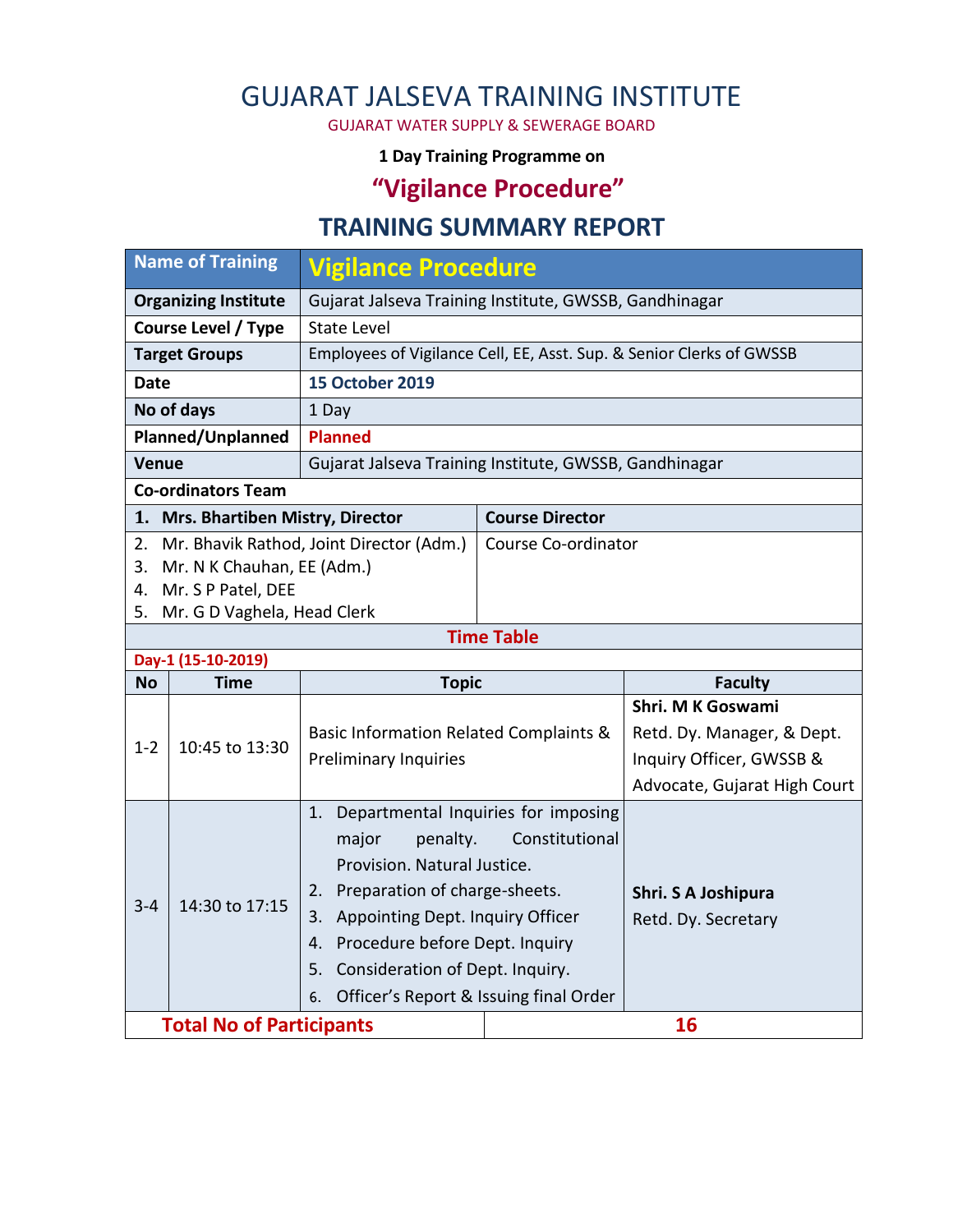# **List of Employees**

| <b>Sr</b><br><b>No</b> | <b>CPF</b><br><b>No</b> | <b>Name of Employee</b>                   | <b>Designation</b>                  | <b>Office</b>                                        |
|------------------------|-------------------------|-------------------------------------------|-------------------------------------|------------------------------------------------------|
| $\mathbf{1}$           | 4018                    | <b>AKSHAY KANAIYALAL SHAH</b>             | <b>Dy. Executive</b><br>Engineer(C) | <b>Preventive Vigilance Cell,</b><br><b>Vadodara</b> |
| $\overline{2}$         | 4376                    | ARVINDBHAI MANSUKHBHAI VALAND             | Sr. Clerk (AC)                      | EE, P.H. Works Division, Modasa                      |
| 3                      | 9551                    | <b>BHUPENDRASINGH MERUBHA ZALA</b>        | Sr. Clerk / Store keeper            | EE, P.H. Works Division, Anjar                       |
| 4                      | 4832                    | <b>GANPATSINH MANSINH RATHVA</b>          | Sr. Clerk (AC)                      | EE, P.H. Works Division,<br>Vadodara                 |
| 5                      | 1830                    | GHANSHYAMSINH DIPUJI VAGHELA              | Sr. Clerk (AC)                      | Director (GJTI)                                      |
| 6                      | 9791                    | HARESHBHAI KESHARABHAI BHURIYA            | Sr. Clerk / Store keeper            | Director (GJTI)                                      |
| $\overline{7}$         | 3556                    | HASHMUKH RATILAL PARMAR                   | Sr. Clerk / Store keeper            | SE, P. H. Circle, Nadiad                             |
| 8                      | 2186                    | JAGDISHBHAI MULJIBHAI MAKWANA             | Sr. Clerk (AC)                      | P. H. Mech. Circle, Ahmedabad                        |
| 9                      | 9387                    | KIRITSINH FATESINH BARIA                  | Sr. Clerk / Store keeper            | P. H. Mech. Division, Dahod                          |
| 10                     | 1409                    | KIRTIKUMAR NATVARI AI BHATT               | Asst. Superintendent                | CE, Zone 2, Ahmedabad                                |
| 11                     | 2408                    | POONAMCHAND DEVRAJ DHUA                   | Sr. Clerk / Store keeper            | DEE, PHS Subdivision, Anjar                          |
| 12                     | 2108                    | RAMESHBHAI JAYARAJBHAI DESAI              | Asst. Superintendent                | SE, P. H. Circle, Palanpur                           |
| 13                     | 6051                    | RAMESHBHAI MAGANBHAI<br><b>CHUDHARI</b>   | Sr. Clerk / Store keeper            | EE, P.H. Works Division,<br>Lunawada                 |
| 14                     | 1285                    | SHAILESHKUMAR KANAIYALAL<br><b>KADIYA</b> | Asst. Superintendent                | P. H. Mech. Division, Mehsana                        |
| 15                     | 9144                    | SIRAJBHAI YAKUBBHAI MANSURI               | <b>Executive Engineer(C)</b>        | <b>HO Office Gandhinagar</b>                         |
| 16                     | 2030                    | <b>VIMAL VASANTRAY DAVE</b>               | Asst. Superintendent                | EE, P.H. Works Division, Anjar                       |

### **Photo Gallery**

#### 1. Inaugural Speech by **Sh. N K Chauhan,** Executive Engineer (Adm.), GJTI